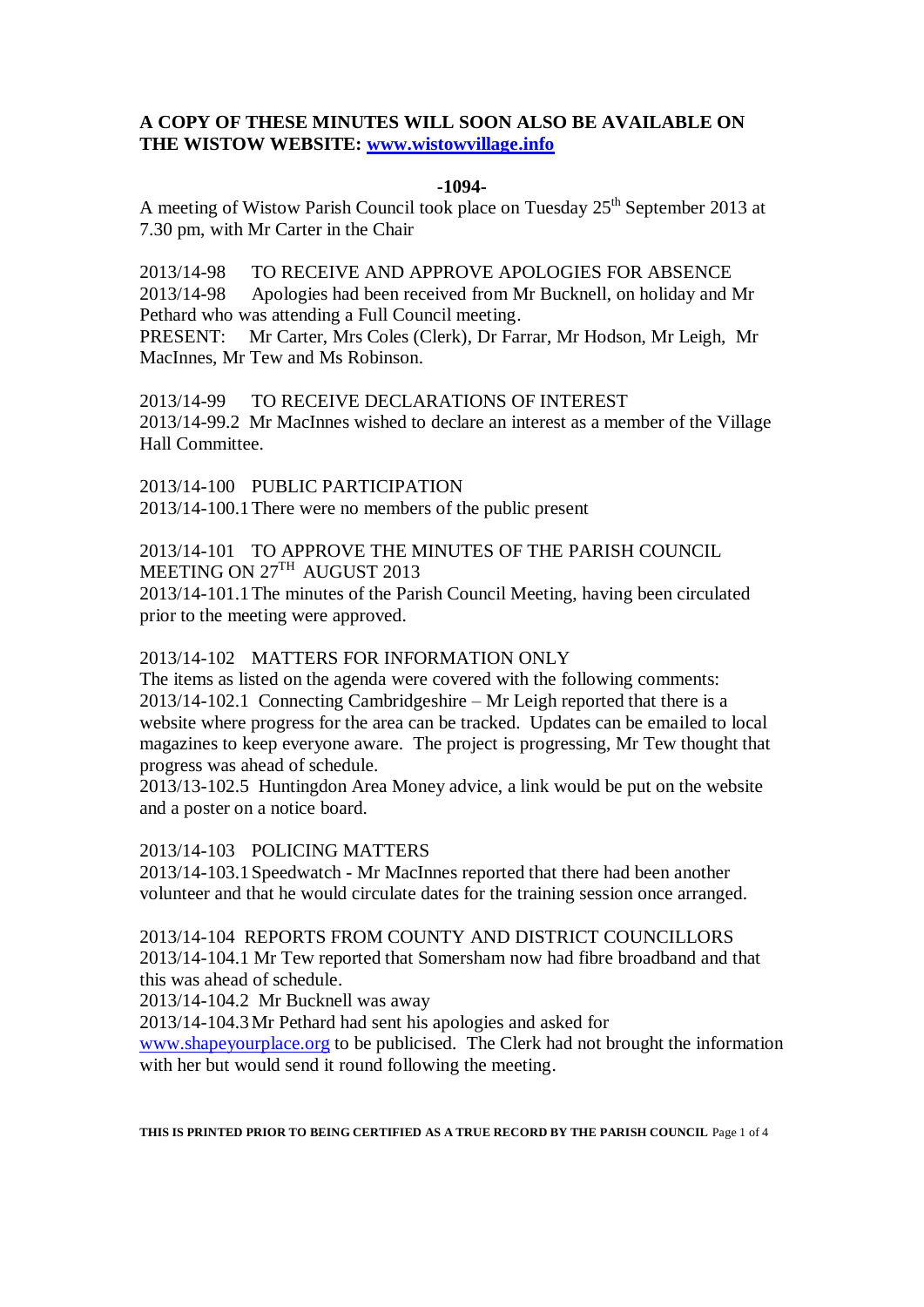### - 1095-

## 2013/14-105 FINANCE

a) to approve the financial statement and cashflow prediction for 2013/14 2013/14-105.1This had been circulated to Councillors present prior to the meeting, and was unanimously agreed.

b) to approve payment of outstanding amounts :

| Quarterly salary payment                      | £704.19 |
|-----------------------------------------------|---------|
| PKF Littlejohn annual audit                   | £120.00 |
| Parrot Print, Wistow Warbler                  | £ 45.00 |
| Parrot Print, Parish Plan                     | £118.00 |
| Zen Internet, domain name renewal $\pm$ 69.44 |         |

c) Income of £267.72 on  $3<sup>rd</sup>$  September, interest on Cambridge Building Society Account

## 2013/14-106 CORRESPONDENCE

2013/14-106.1Letter regarding proposed savings by Huntingdon District Council which would reduce our precept income by £352 based on this year's figures. 2013/14-106.2 Letter from John Newell regarding the Conservative party was not considered Parish Council business and therefore not commented on. 2013/14-106.3 Email regarding ditch maintenance from Mr Scanlon-Carling to HDC and passed on the County required no further comment as it had not been addressed to the Parish Council.

2013/14-107 TO CONSIDER ANY PLANNING APPLICATIONS RECEIVED 2013/14-107.11291274OUT RAF Upwood, - no comment 2013/14-107.2 1301313FUL, Beggars Roost, Parsonage Street, recommend approval.

## 2013/14-108 HIGHWAY WARDEN'S REPORT

2013/14-108.1A site meeting is to be arranged to assess the need for the solar slow sign. It was suggested that a 'stop' sign would be as effective and a more cost effective solution.

2013/14-108.2 Clearance of ditches is instructed and will go ahead in due course.

## 2013/14-109 MAINTENANCE ISSUES

2013/14-109.1 Playground, Mr Carter had made some repairs to the gate and Mr MacInnes and Mr Bucknell had raked and compacted the path. It was questioned whether Fergusons had carried out any weed killing. It was agreed that the broken equipment should be discussed with Leisure Logs as it was only 3 years old. Dr Farrar and the Clerk would look at this.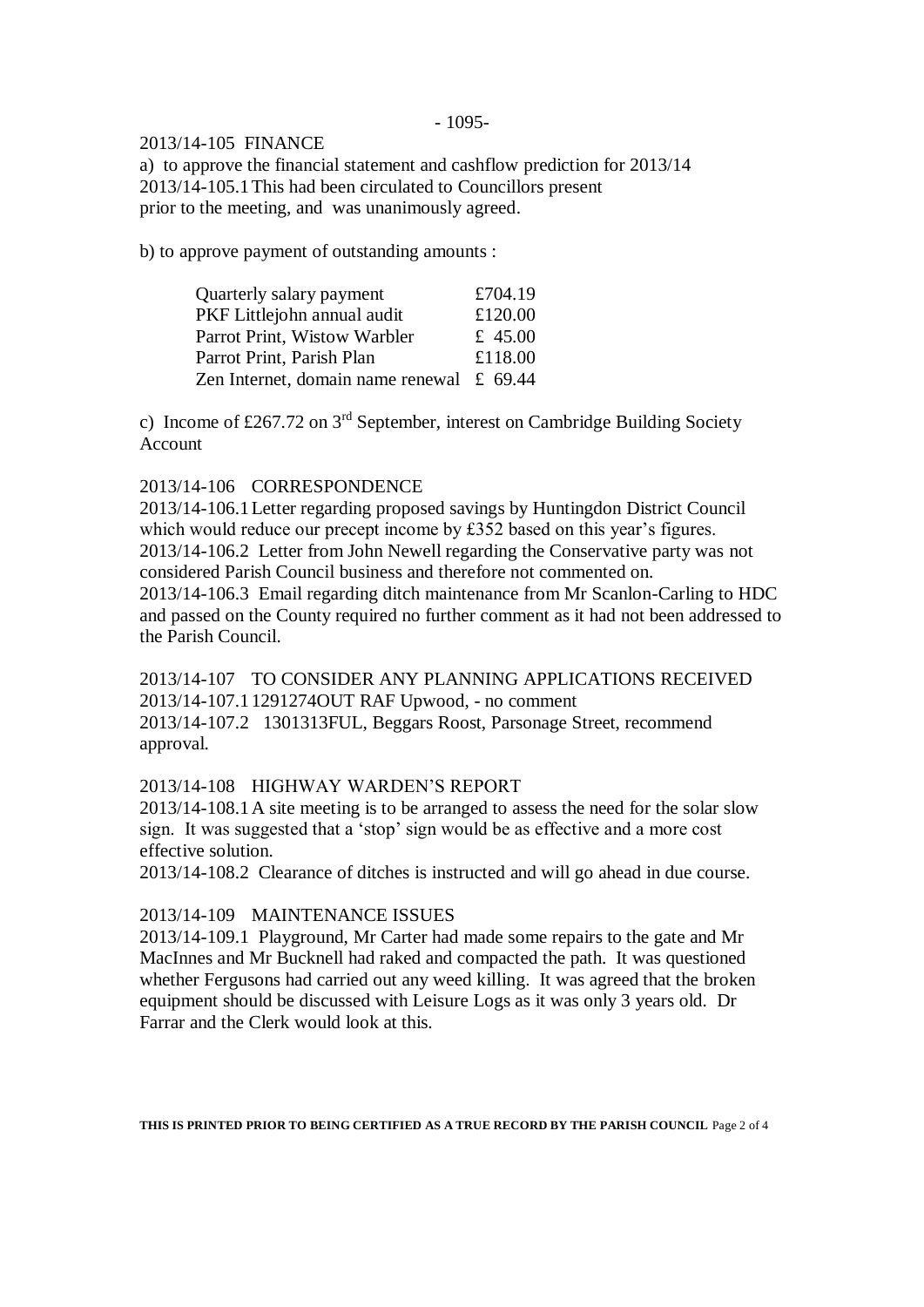2013/14-109.2 Bus Shelter, Ms Robinson had contacted Highways regarding a ramp and it would require drawing and designs to be undertaken which could prove very costly. It was agreed to install grab handles and look at an overhang on the roof for shelter for those unable to negotiate the step. The bus stop at Pidley was a good example of what is required.

2013/14-109.3 A playground safety inspection had been instructed.

2013/14-109.4Ms Robinson reported that on her recent playground inspection the bins were overflowing and she removed 6 bags of rubbish. Options regarding the rubbish were discussed and Mr MacInnes would check on the siting of the bins and the clerk would find out how much another bin would cost to install, plus the cost of cementing it in. Mr Pethard would be asked whether it would be possible to have the rubbish collected.

2013/14-109-5 It was agreed that the trees needed to be lightly pruned back to clear the footpath, the Clerk would contact Luminus to find out whose responsibility this is and also find out about parking. It was also asked whether it would be possible to amend the signage to read Oaklands Avenue, leading to Oaklands Close, Ms Robinson would enquire.

2013/14-110 INSURANCE RENEWAL

2013/14-110.1 Renewal with Came & Co for the sum of £765.84 was agreed.

# 2013/14-111 QEII DIAMOND JUBILEE, UPDATE ON DEDICATION OF PLAYGROUND

2013/14-111.1All the paperwork had now been received, signed and passed to HDC.

#### 2013/14-112 ALLOTMENT RENTS

2013/14-112.1Invoices would be sent out to include the increase.

2013/14-112.2 The increase for Mr Bowd would be waived as a token of appreciation for the use of the corner of his allotment.

# 2013/14-113 PARISH PLAN ACTION PLAN WORKING PARTIES FEEDBACK AND UPDATE

a) Litter – Mr MacInnes, nothing to report

b) Countryside – Mr Carter, nothing to report

c) Village Hall – Mr MacInnes The Parish Council agreed the wording for the letter from the Village Hall Committee to the Planners requesting a pre-application meeting. d) Parish Plan Review – Mr Bucknell, Mr Carter, Dr Farrar and Ms Robinson The document has been printed, Dr Farrar would email a village map to Mr Carter who would split the village into 4 for delivery purposes. He and the Clerk would make a start the following Sunday.

## 2013/14-114 ITEMS FOR WISTOW WARBLER AND WEB SITE

2013/14-114.1Huntingdon Area Money Advice

2013/14-114.2 Connecting Cambridgeshire update

2013/14-114.3 Speedwatch update and request for volunteers

**THIS IS PRINTED PRIOR TO BEING CERTIFIED AS A TRUE RECORD BY THE PARISH COUNCIL** Page 3 of 4